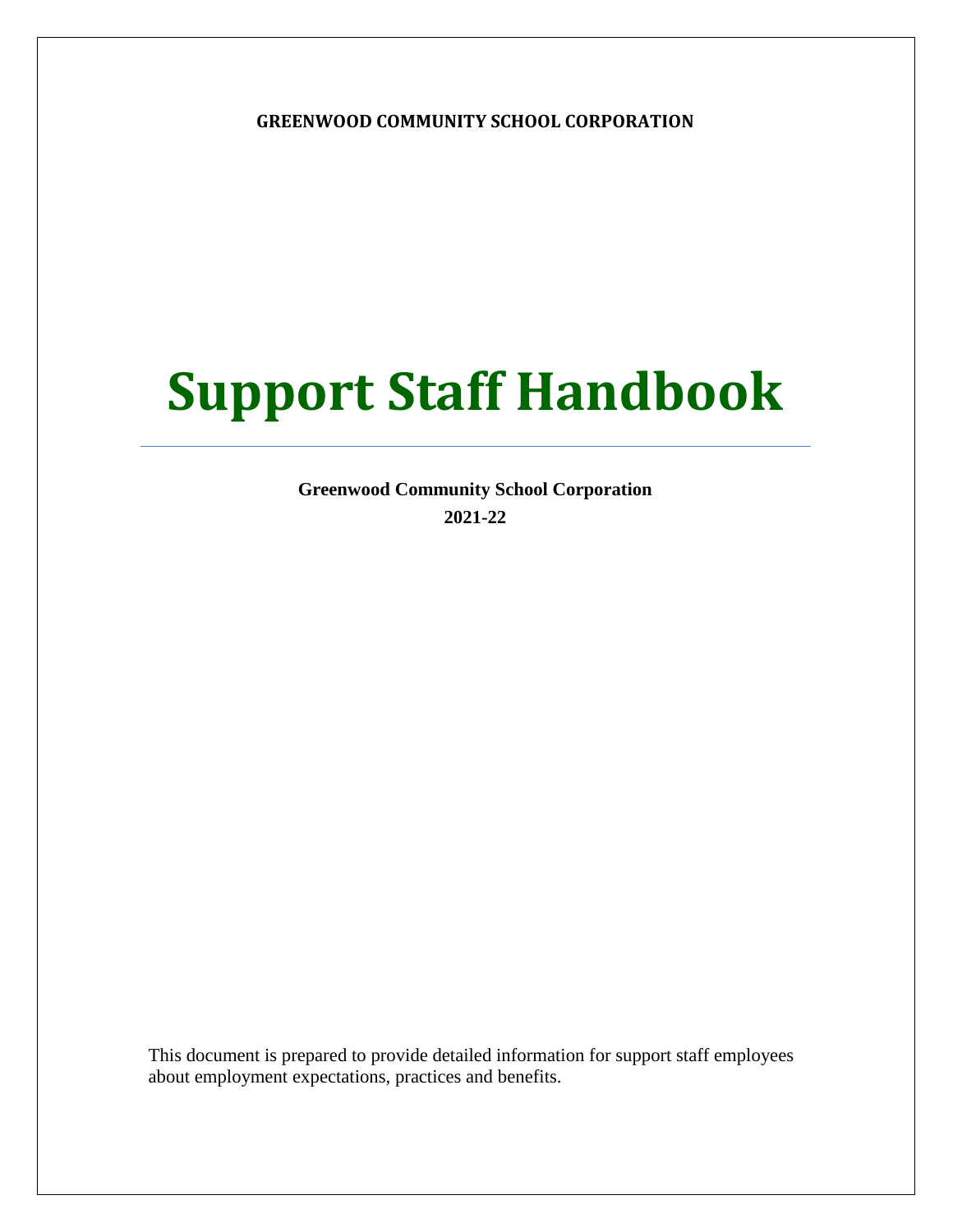### TABLE OF CONTENTS

| Definitions/General Information                                                                                                                                                                                        |    |  |  |  |  |
|------------------------------------------------------------------------------------------------------------------------------------------------------------------------------------------------------------------------|----|--|--|--|--|
| <b>Equal Employment Opportunity Policy</b>                                                                                                                                                                             |    |  |  |  |  |
| Fair Labor Standards Act                                                                                                                                                                                               |    |  |  |  |  |
| <b>Anti-Harassment Policy</b>                                                                                                                                                                                          | 5  |  |  |  |  |
| <b>Non-Retaliation Policy</b>                                                                                                                                                                                          | 6  |  |  |  |  |
| Use of Video/Audio Monitoring                                                                                                                                                                                          | 6  |  |  |  |  |
| Social Media Policy                                                                                                                                                                                                    | 6  |  |  |  |  |
| <b>Performance Evaluation</b>                                                                                                                                                                                          | 7  |  |  |  |  |
| <b>Inclement Weather/School Cancellation</b><br>School Cancellation/Delay Work Schedule                                                                                                                                | 7  |  |  |  |  |
| <b>Leaves and Absences</b><br><b>Personal Business Leave</b><br>$\bullet$<br>Holidays<br><b>Jury Duty</b><br>Vacation<br>$\bullet$<br>Family and Medical Leave Act<br>$\bullet$<br><b>Maternity Leave</b><br>$\bullet$ | 8  |  |  |  |  |
| <b>Fringe Benefits</b>                                                                                                                                                                                                 | 10 |  |  |  |  |
| Insurance<br><b>Health Insurance</b><br>Dental and Vision Insurance<br>$\bullet$<br><b>Workers Compensation Insurance</b>                                                                                              | 10 |  |  |  |  |
| <b>Retirement Benefits</b><br>Severance Pay<br><b>Retirement Health Insurance</b><br><b>Public Employees Retirement Fund</b>                                                                                           | 12 |  |  |  |  |
| <b>Disciplinary Procedures</b>                                                                                                                                                                                         | 12 |  |  |  |  |
| <b>Uniform Dress</b>                                                                                                                                                                                                   | 13 |  |  |  |  |
| Addendum A                                                                                                                                                                                                             | 14 |  |  |  |  |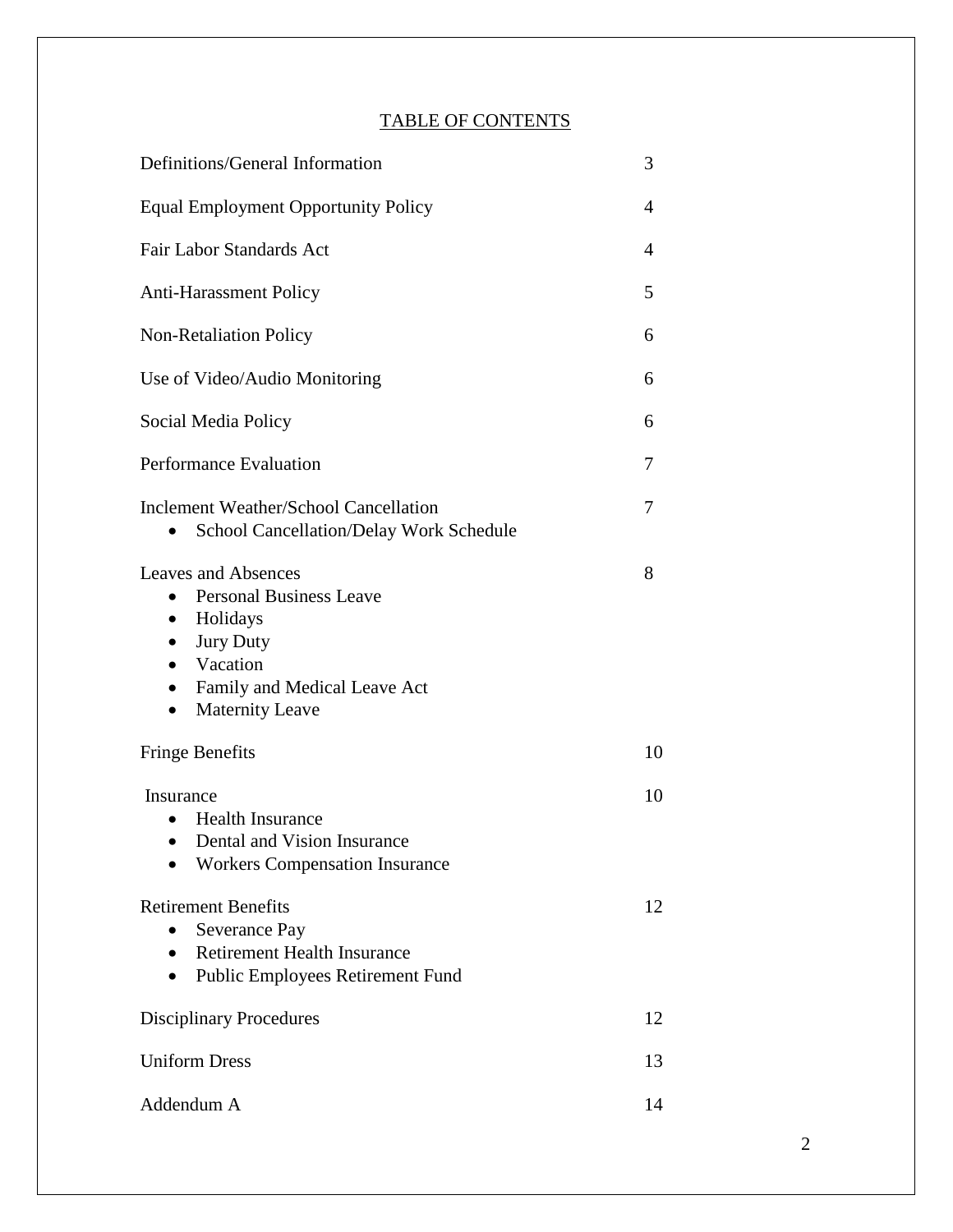### **General Definitions**

Support staff employee: Employees of the Greenwood Community School Corporation (School Corporation) whose position does not require teacher/administrator training, specific licensing or a teacher contract in order to fulfill the position.

240-day employee: An employee whose position requires them to work 240 days annually between July 1 and June 30.

260-day employee: An employee whose position requires them to work 260 days annually between July 1 and June 30.

Grant aides: Employees whose position is funded, all or in part, by a specific grant, i.e. Prime Time or Title I.

Instructional assistants: Employees hired to assist in instruction at the discretion of the building principal.

General Information

- All support staff employees are at-will employees, meaning either party (employer or employee) may terminate employment at any time for any reason or no reason.
- Exceptions to at-will status are bus drivers working under a GWSC contract, treasurer, custodial supervisors at the middle and high school, and maintenance supervisor positions.
- This handbook *is not a contract.*

For payroll purposes, years of experience are determined by number of years employed by the school corporation. Employees who transfer from one position to another while employed by the school corporation with no interruption of service shall receive credit for all work experience attained while employed by the School Corporation.

The maximum number of hours a support staff employee is to work is forty (40) per week. Any amount of time in excess of forty hours must have the approval of the employee's supervisor and the Assistant Superintendent or the Superintendent. Compensation for overtime shall be at one and one-half (1.5) times the employee's hourly rate. Bus drivers shall receive the field trip rate.

Pay periods for hourly staff are every two weeks. Pay periods for contracted employees will be every two weeks, not exceeding 26 pays per year. Occasionally, check pay dates may be adjusted to assure that no more than 26 pays per year occur.

It is the employee's responsibility to monitor their tax withholdings. Any changes in address, marital status, beneficiary, or in the number of dependents should be reported to the business office immediately, as new tax forms and/or insurance change forms may be required.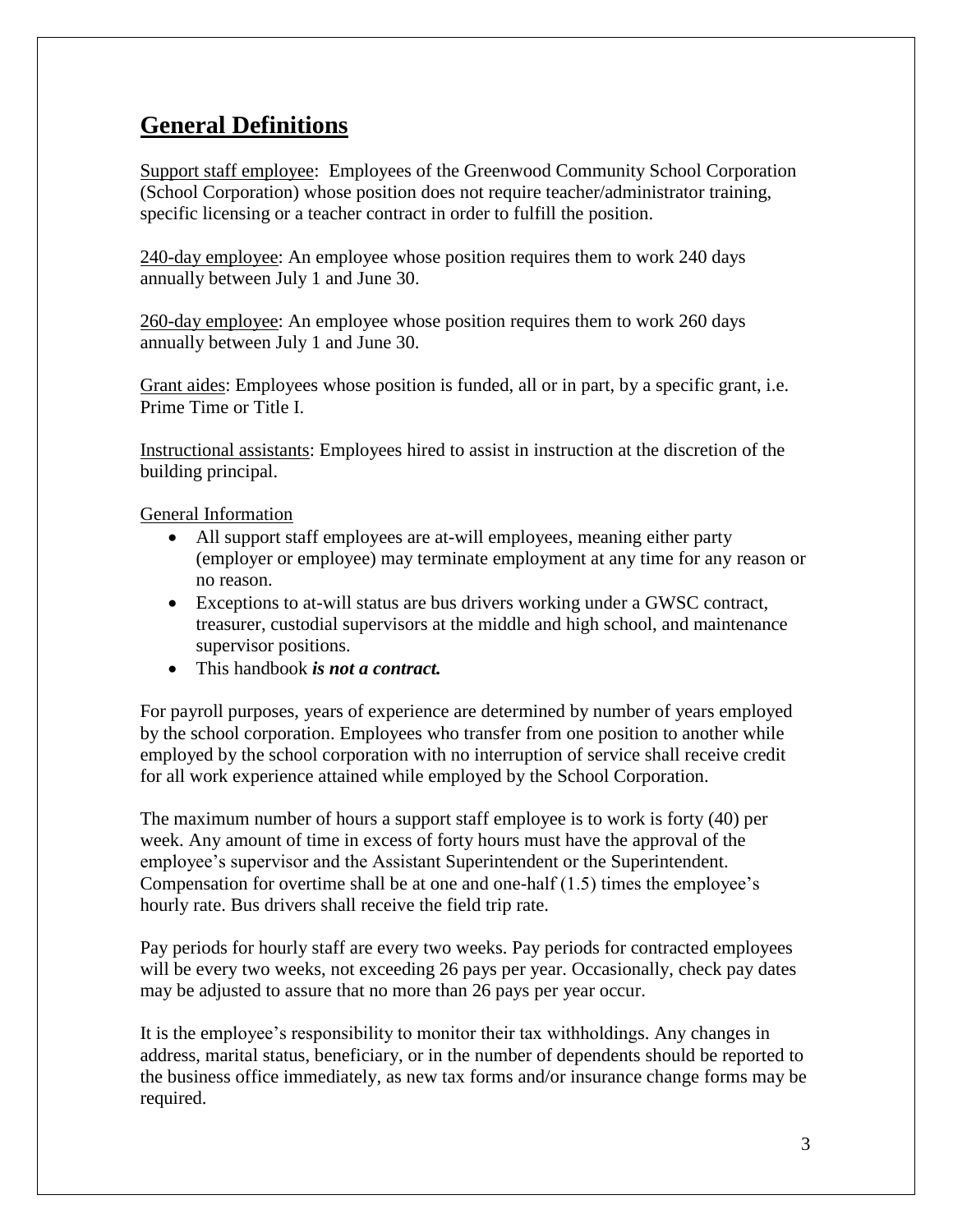### **Equal Employment Opportunity Policy**

The Greenwood Community School Corporation is an equal opportunity employer and does not discriminate in employment on the basis of race, religion, color, national origin, citizenship, creed, gender, sexual orientation, age, veteran status, ancestry, mental or physical disability, genetic information, or any other characteristic protected by federal, state, or local law. This policy applies to all employment practices and decisions including recruitment, selection, hiring, training, transfer, promotion, compensation, benefits, discipline, and the termination of employment.

### **Fair Labor Standards Act (FLSA)**

The Greenwood Community School Corporation will comply with the appropriate portions of the Fair Labor Standards Act as set forth below.

The defined seven-day work week will begin at 12:00 a.m. Saturday through 11:59 p.m. Friday.

The following positions are exempt and non-covered by the Fair Labor Standards Act:

Members of the Board of School Trustees Superintendent of Schools Assistant Superintendent Director of Curriculum, Instruction, and Assessment Director of Operations Director of Student Services Director of Technology Corporation Nurse Principals Assistant Principals Athletic Director High School Guidance Director Maintenance Supervisor Corporation Treasurer Deputy Treasurer/Payroll Director of Food Services HS and MS Custodial Supervisors

The minimum wage will be paid according to federal guidelines.

Employees covered by the FLSA must be paid at one and one-half times their hourly rate when they work more than forty (40) hours during the defined seven-day workweek. Overtime rates apply to work performed voluntarily or at the request of his/her supervisor.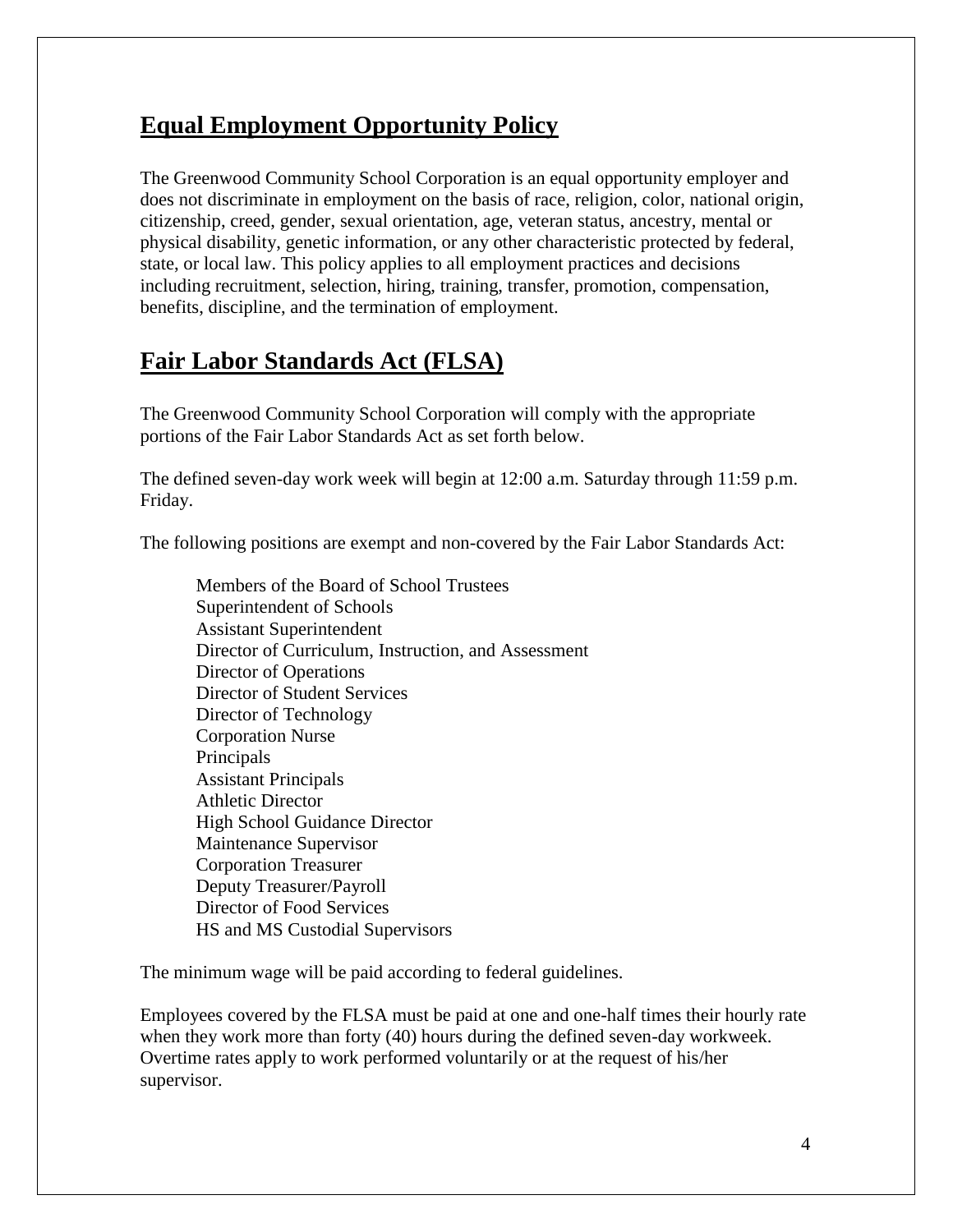The FLSA requires overtime only if the employee works more than forty (40) hours during the defined seven-day workweek. If an employee works beyond his/her normal workday and receives comparable time off during that seven-day period, the law does not require overtime pay. Time that the employee was paid for but did not work does not count toward the forty (40) hour week, i.e. sick leave. The school corporation has chosen to include holiday hours because the employee has no control over these hours. Hours not worked and not paid, i.e. an unpaid lunch, unpaid leave, etc. do not count toward the forty-hour total.

If a compensated position includes a work break, the employee receives pay for the break and the break counts in the forty-hour total. If an employee receives a paid lunch period, the lunch period also counts in the forty-hour week total.

Employees who work more than one job for the school corporation are eligible for overtime at a blended overtime rate when their total time from all jobs worked exceeds forty hours during the defined workweek.

An employee must have prior approval or direction from their respective supervisor and the Assistant Superintendent before working any overtime. The employer will maintain records of overtime worked and compensation for each employee.

The School Corporation does not utilize compensatory time.

All questions regarding the implementation of the FLSA should be directed to the Assistant Superintendent of the Greenwood Community School Corporation.

### **Anti-Harrassment Policy**

The Corporation's anti-harassment policy expresses our commitment to maintain a workplace that is free of harassment.

The policy applies to all employees, contractors, visitors, and anyone else whom employees may come into contact with at work. Harassment includes bullying, intimidation, direct insults, malicious gossip, and victimization. Sexual harassment is illegal, and we will investigate relevant reports. If an employee is found guilty of harassment, disciplinary action will take place, up to and including counseling, reprimands, suspensions, and termination of employment.

If you are being harassed, you can choose to talk to any of these people:

 Offenders: If you suspect that an offender doesn't realize that they are guilty of harassment, you could talk to them directly in an effort to resolve the issue. This tactic is only appropriate for cases of minor harassment. Avoid using this approach with anyone other than a fellow employee.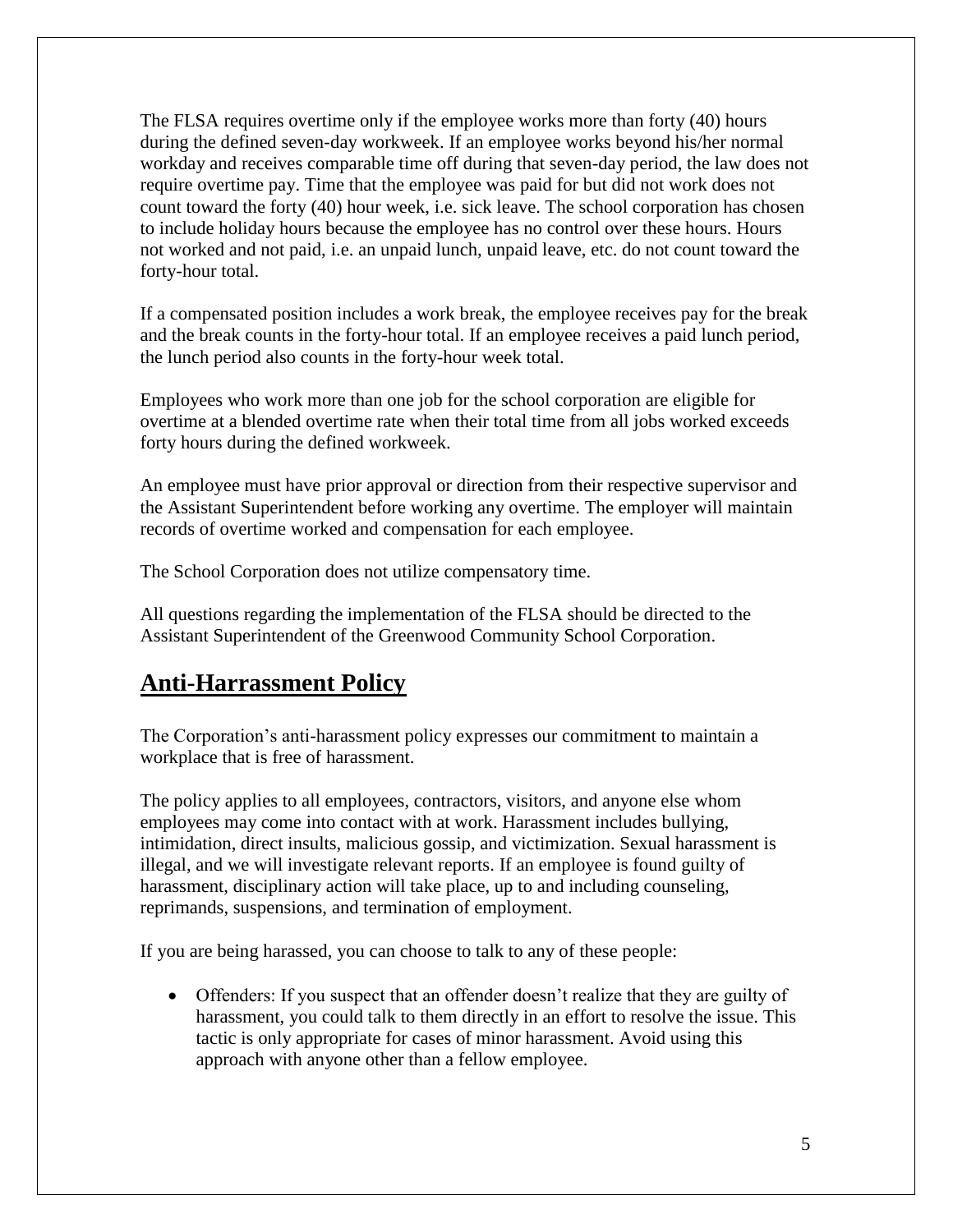- Director/Principal: You may reach out to your principal or director. Your principal or director will assess your situation and may contact the superintendent/assistant superintendent, if appropriate.
- Superintendent/Assistant Superintendent: If reaching out to your director or principal is not appropriate, contact the administrative office. For your safety, contact the administrative office as soon as possible in cases of serious harassment.
- For additional information pertaining to anti-harassment policy, employees should refer to section 5517 of the Greenwood Community School Corporation administrative guidelines found on the School Corporation's website at www.gws.k12.in.us.

### **Non-Retaliation Policy**

The Corporation strictly prohibits retaliation towards employees who file reports for harmful, discriminatory, or unethical behaviors. The Corporation follows all legal prohibitions for retaliation and will grant employees the right to speak about misconduct.

For additional information pertaining to the non-retaliation policy, employees should refer to section 5517 of the Greenwood Community School Corporation administrative guidelines found on the School Corporation's website at .www.gws.k12.in.us.

### **Use of Video and Audio Monitoring**

The Corporation recognizes that maintaining the safety and security of students, staff, and district property is best implemented with a multifaceted approach. The Corporation will utilize the use of technology, such as audio and video surveillance tools, to assist in maintaining safety and security. The district shall comply with applicable laws pertaining to such use. Video and audio monitoring is not permitted in areas where there is a reasonable expectation of privacy.

For addition information pertaining to electronic monitoring and recording, employees should refer to section 7440.01 of the Greenwood Community School Corporation administrative guidelines found on the School Corporation's website at www.gws.k12.in.us.

### **Social Media Policy**

When posting online, consider that you are an employee of the Greenwood Community School Corporation. As such, any behavior should reflect the same standards of conduct that is expected of you at work. Employees are personally responsible for all comments/information and content that they publish online. Comments related to Greenwood Schools should always meet the highest standards of professional discretion.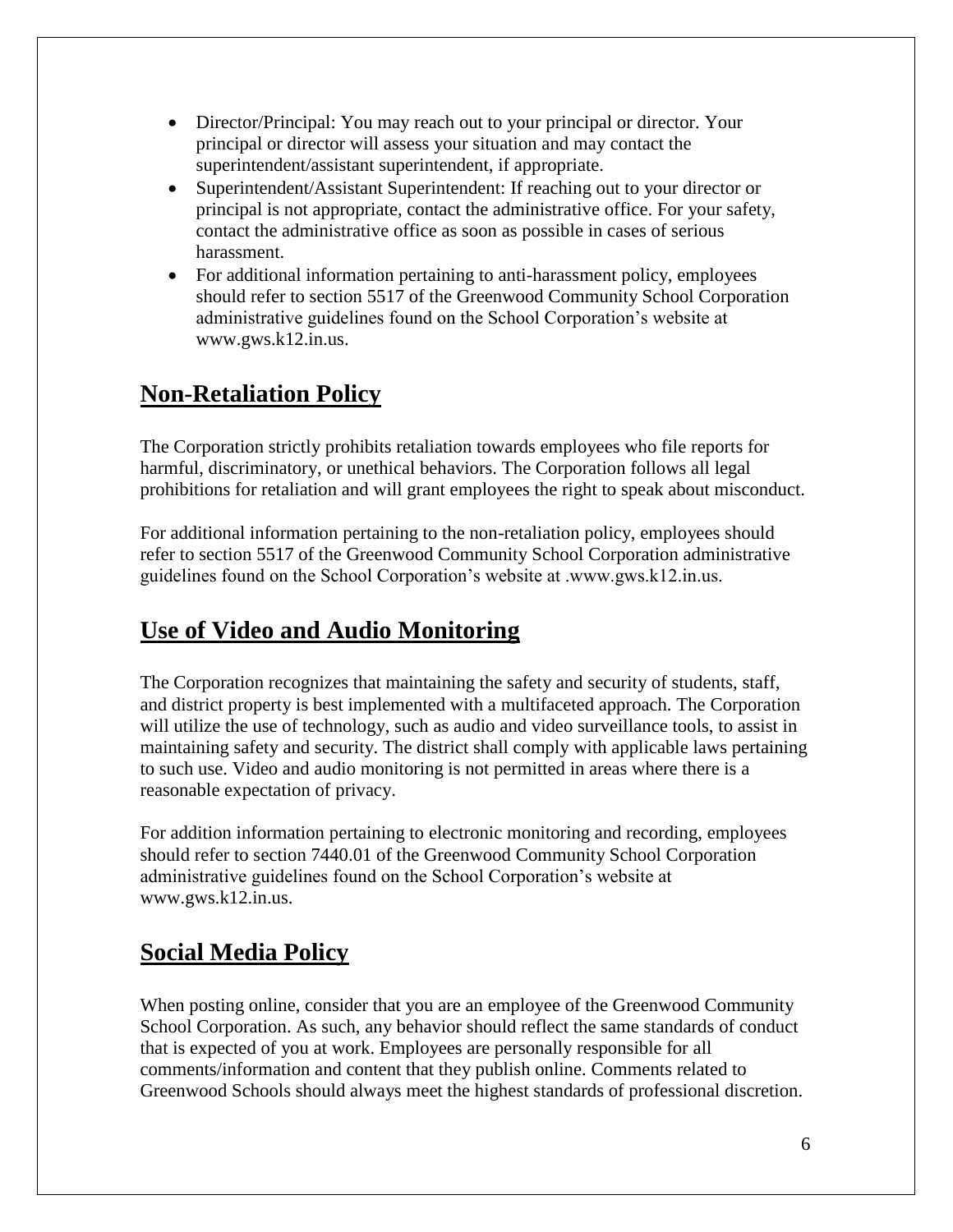For additional information pertaining to technology, employees should refer to section 7540 of the Greenwood Community School Corporation administrative guidelines found on the School Corporation's website at www.gws.k12.in.us.

### **Performance Evaluation**

Support staff employees will be evaluated a minimum of once per year by their respective supervisor. The evaluation report is to be written and discussed with the employee by his/her supervisor and signed by both parties. The supervisor will retain a copy of the signed evaluation of which the original is to be placed in the employees corporation file and a copy given to the employee.

The signature of the employee on the evaluation report does not indicate agreement with the evaluation findings, but indicates that the supervisor discussed the evaluation with the employee. The employee may add written comments to the evaluation report before it is placed in the employee's personnel file.

### **Inclement Weather and/or School Cancellation**

When it becomes necessary to change the regular school day or after school activities due to adverse weather conditions, the changes will be reported to the local television, radio media, newspaper, social media, and the School Messenger calling service. Stations that will receive the information will be:

| WISH-TV-Channel 8 | WCBK-102.3 FM   | WRTV-Channel 6 |
|-------------------|-----------------|----------------|
| WZPL-99.5 FM      | WTHR-Channel 13 | WEDJ-107.1 FM  |
| FOX 59-Channel 11 | WNTR-107.9 FM   | WSYW-810AM     |
| WXNT-1430 AM      | WTTS-92.3 FM    |                |

Delays: All employees scheduled to work 184 days or more are to follow their regular schedule. Employees scheduled to work less than 184 days (aides, bus drivers, café, etc.) will report at the adjusted time unless otherwise directed by their principal/director.

School Closure/Remote Learning: All 240 and 260-day employees will follow their regular schedule. If the day is scheduled to be made up, no other employee classification will report unless otherwise directed by their principal/director. If the day is a remote learning day, everyone scheduled to work 184 days or more will follow their regular schedule. Employee scheduled to work less than 184 days will not report unless otherwise directed by their principal/director.

Whenever early dismissal is required, notification will be made through the corporation's public address system and may include School Messenger, radio and television announcements. Employees working less than 184 days may have their schedules adjusted accordingly and will be compensated for hours worked.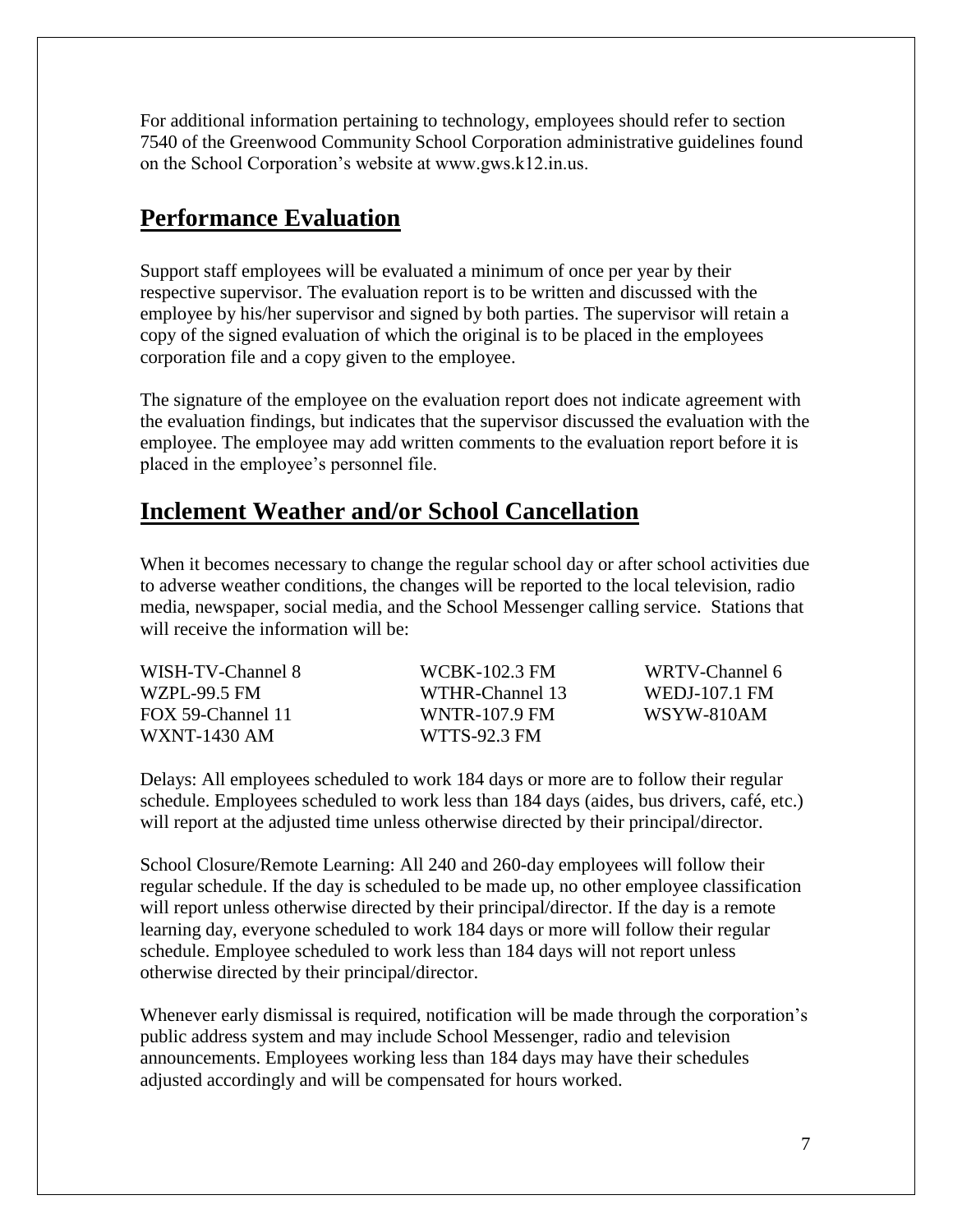### **Leaves and Absences**

Leaves and absences will be prorated for the time between the date of employment and the end of the initial employment year. The credit for leaves and absences will begin to accrue on the beginning date of employment. A full complement of sick, personal and vacation days (if applicable) will be credited to each employee entitled to such absences as a benefit.

Leave days charged to the account of each employee will be in half day or full day increments. An absence for one-half day or less will be charged as a half day. An absence of one-half day through a full day will be charged as a full day. The amount of pay for an applicable leave day shall correspond with the length of the employee's workday (i.e. a four-hour employee will receive four hours of pay).

Grant aides, as defined on page three, do not receive any benefits, including leave days.

The official record of employee attendance, including leave days, is maintained in the superintendent's office.

Support Staff employees scheduled to work 240 days or more per year and Student Service Advisors will receive eight (8) sick days per year cumulative to 90. All other Support Staff employees/non-exempt employees shall receive five (5) sick days per year cumulative to 50 days.

The current year's sick days may to be used for personal illness or illness in the immediate family (husband, wife, mother, father, mother-in-law, father-in-law, step parent, step son, step daughter, brother, sister, son or daughter) or anyone living in the household. An employee's accumulated sick days (carryover from previous years) can only be used for the illnesses of the employee.

The School Corporation reserves the right to request a physician's statement to verify the nature of the illness. The School Corporation may also elect to obtain additional opinions related to an employee for leave related to illness or disability.

The Corporation expects that every employee will be at work when scheduled. If you are unable to report to work for any reason, you must notify your supervisor at least thirty (30) minutes before your scheduled start time. If you do not report to work and the Corporation does not receive proper notification of your status for two consecutive days, it will be assumed that you have resigned, and you will be removed from the payroll. Notifying your supervisor does not necessarily mean that your absence will be excused.

#### Bereavement Leave

In the event of a death in the immediate family an employee may be absent from work for up to five (5) consecutive workdays with no loss of compensation. Immediate family includes husband, wife, mother, father, mother-in-law, father-in-law, stepparent, son, daughter, stepchild, grandchild, grandparent, brother, sister, stepbrother, stepsister or a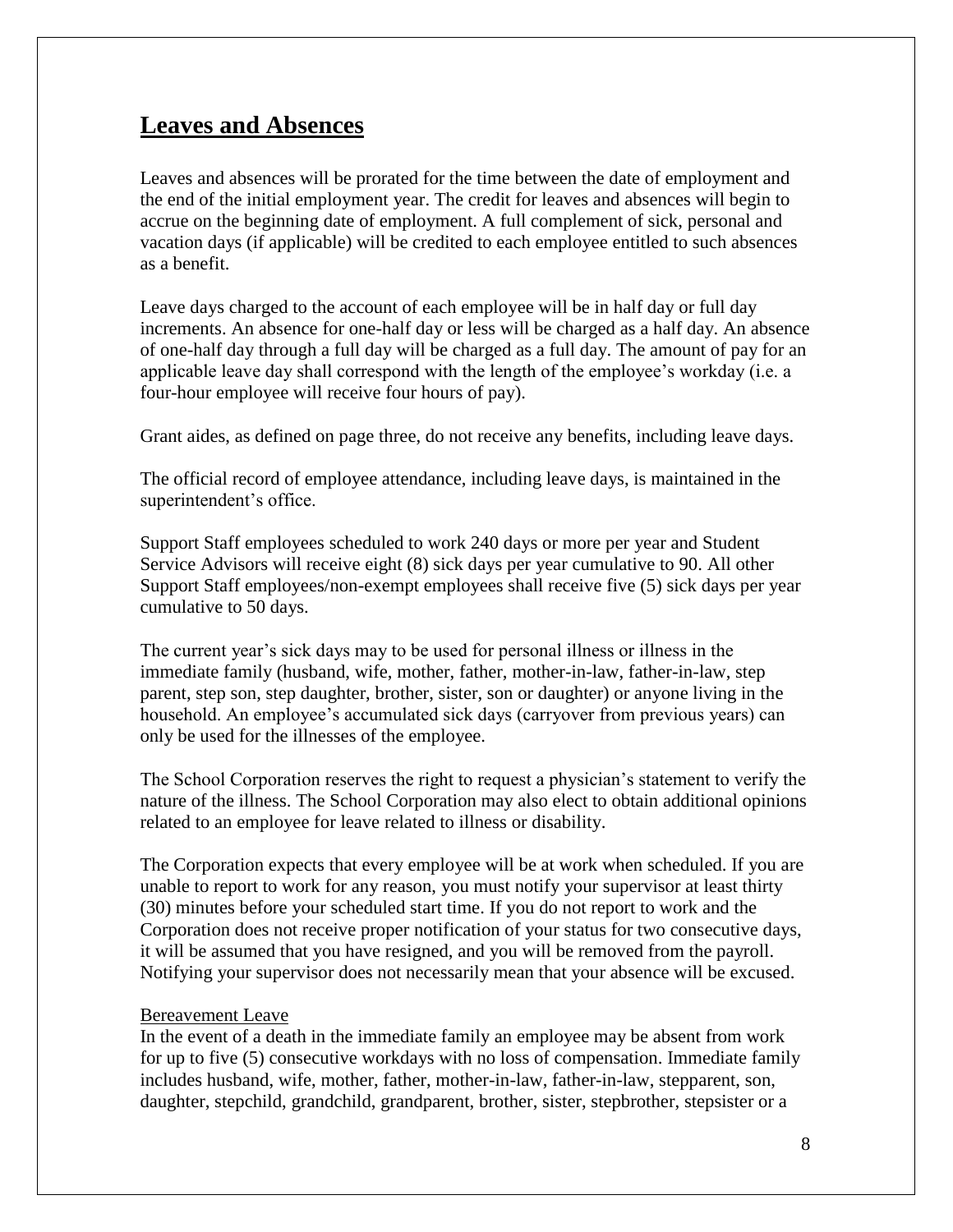dependent person residing in the household of the employee. In the event of a death of an aunt, uncle, cousin, niece, or nephew the employee may be absent for one day without loss of compensation. The superintendent may grant a bereavement day of leave upon request for a situation not defined in this paragraph.

#### Personal Business Leave

Personal Business Leave is to be used to conduct business that cannot be conducted during non-work hours.

- 1. A request for use of personal business leave must be submitted and arranged with the employee's supervisor prior to the leave.
- 2. Unused personal business leave days accumulate as sick days at the beginning of the next employment year.

#### Holidays

Only Support Staff employees who work 260 days per year receive paid holidays. Included in this employee group are the mechanic and assistant, maintenance supervisors and assistants, grounds crew and custodians. The following are paid holidays:

| New Year's Day                     | Labor Day              |
|------------------------------------|------------------------|
| Presidents Day                     | <b>Memorial Day</b>    |
| Thanksgiving Day and the day after | July 4                 |
| Christmas Day and the day after    | Martin Luther King Day |

If an employee is directed by his/her supervisor to work on a holiday their compensation will be at the rate of one and one-half  $(1.5)$  times the employee's regular hourly rate. Bus drivers will be compensated at the field trip rate.

In the event that a Support Staff employee is unable to report to work the day immediately before or the day immediately after a paid holiday a doctor's statement certifying the illness may be required.

In the event that students and/or teachers are present at school, certain paid holidays will change into floating holidays. If this occurs, supervisors will schedule the floating holiday. These holidays are New Year's Day, Martin Luther King Day, and President's Day.

#### Jury Duty

Support Staff employees serving on a court appointed jury will be compensated at his/her normal rate of pay for each day of jury duty served. The employee must forward all compensation received from the court for jury service to the School Corporation except reimbursement for expenses and mileage.

#### Vacation

Employees who work two hundred forty (240) days or more per year will receive vacation leave based on the following periods of service effective on July 1 of each work year. Vacation time will be credited according to the table below upon completion of each respective period on July1 following the completion of the period. Vacation days not used do not accumulate.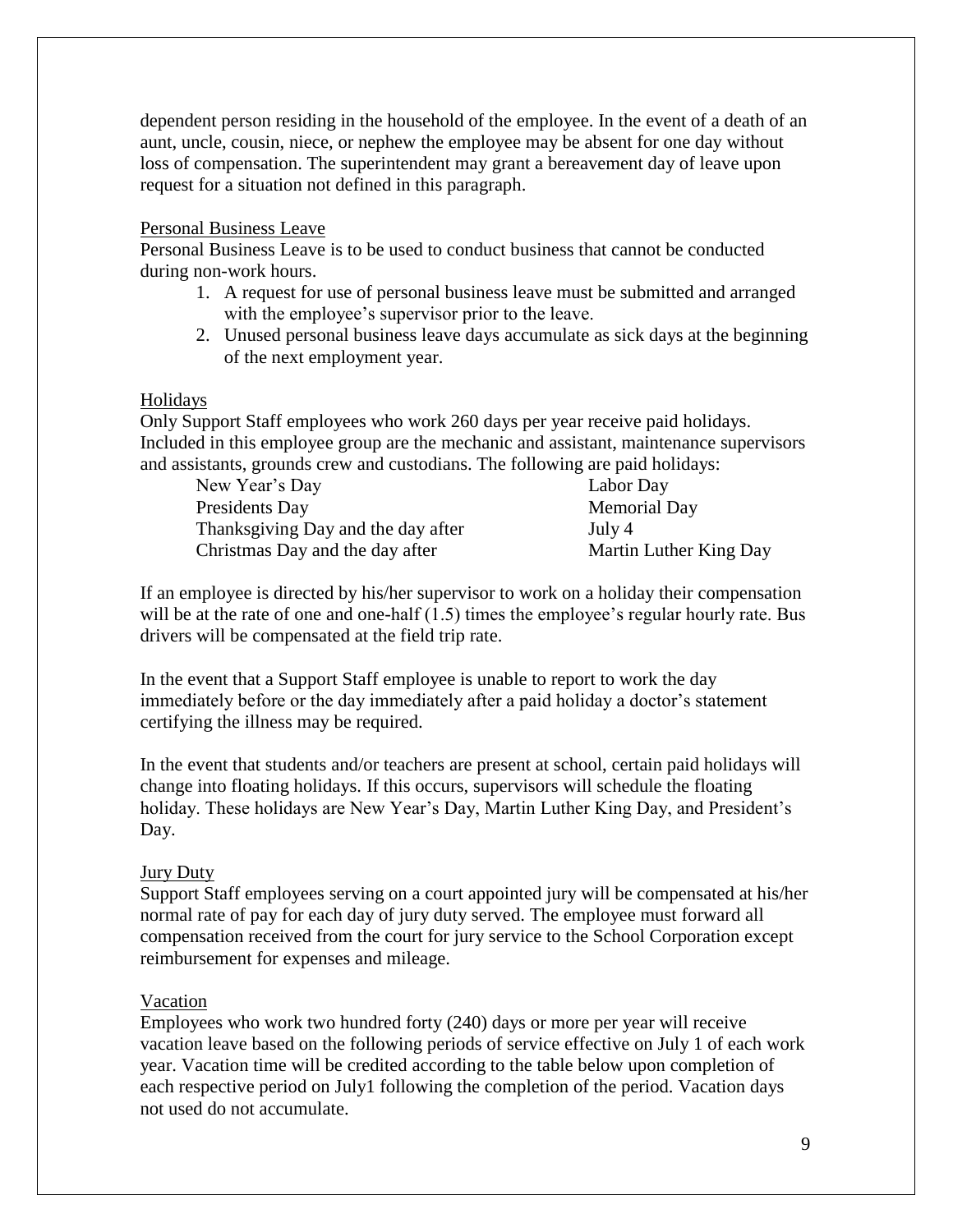Vacation leave must be arranged with the appropriate supervisor.

| 6 months-11 years | Two $(2)$ weeks   |
|-------------------|-------------------|
| $12-19$ years     | Three $(3)$ weeks |
| 20 years or more  | Four $(4)$ weeks  |

If an employee is terminated from employment for unsatisfactory job performance, gross misconduct, violation of any rules or policies, or any other cause the employee will not receive any payment for leave days not used prior to termination. Accrued leave days may not be used between the notification of termination and the date of departure.

#### Family and Medical Leave Act

Employees may find it necessary to take an unpaid absence from work for personal or family medical reason as provided in the Family and Medical Leave Act (FMLA) of 1993. To the extent an employee's family or personal medical leave qualifies as a leave offered by the school corporation, such leaves will run concurrently.

For additional information pertaining to FMLA, employees should refer to section 4430.01 of the Greenwood Community School Corporation administrative guidelines found on the School Corporation's website at www.gws.k12.in.us.

#### Maternity Leave

An employee who is pregnant may be granted a leave of absence any time between the commencement of her pregnancy and one year following the birth of the child, if she notifies the superintendent at least thirty days before the date on which she wishes to start her leave. She shall notify the superintendent of the expected length of the leave, including with this notice either a physician's statement certifying her pregnancy or a copy of the birth certificate, whichever is applicable. However, in the case of a medical emergency related to the pregnancy the thirty-day notice may be waived. All or any portion of a maternity leave taken by an employee because of a temporary disability may be charged to available sick leave. However, the employee is not entitled to take accumulated sick leave days when the employee's physician certifies that the employee is capable of performing her regular duties. The employee is entitled to complete the remainder of her maternity leave without pay. If the employee wishes to continue in the group insurance plans in which she is enrolled during any portion of her unpaid leave, she must contact the treasurer to arrange for payments of premiums.

### **Fringe Benefits**

See Addendum A for all benefits associated with a job classification.

#### **Insurance**

#### Health Insurance

The school corporation will provide a specific amount per classification of employment per year toward the cost of the annual premium of the health plan available for eligible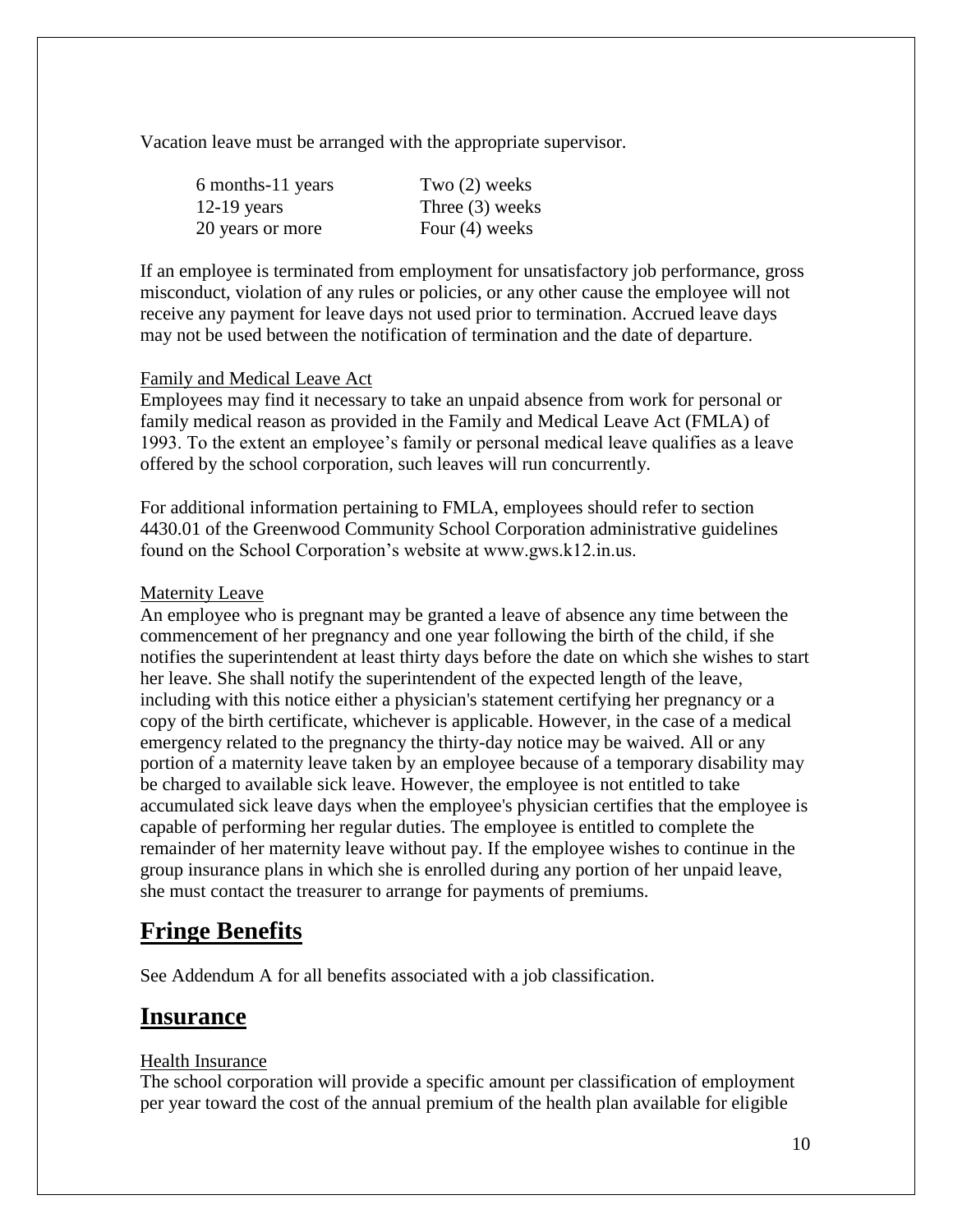employees. The school corporation's contribution toward the cost of health insurance will cease at the end of the month in which the employee or the employer terminates employment. Thereafter, the former employee may exercise his/her rights under the Consolidated Omnibus Reconciliation Act (COBRA) of 1985.

COBRA becomes effective if one of the following situations occur whenever an employee becomes disqualified for health coverage under the school corporation plan.

- l. Employees eligible for health insurance may keep their health insurance for up to eighteen (18) months after they are laid off, moved to part-time status, or are terminated for a reason other than gross misconduct.
- 2. Dependent spouse and children may keep their health insurance coverage for up to 18 months if they lose coverage because of one of the reasons given above for former employees. If they lose their health insurance coverage because they cease to be qualified dependents of a former corporation employee because he/she dies, obtains Medicare entitlement, divorces or legal separation, or a dependent child ceases to be a dependent, then they may keep their coverage for up to 36 months beyond the date they cease to qualify. Either the former employee or the dependent must notify the school corporation within 30 days of the date a dependent qualifies in circumstances in which a worker does not qualify.
- 3. Those persons who are Medicare eligible or are covered as employees under another employer's plan are not entitled to further coverage.

#### Dental and Vision Insurance

The school corporation will provide a specific amount per classification of employment per year toward the cost of the annual premium of the single dental and vision insurance plan available for eligible employees.

#### Workers Compensation Insurance

The provisions of the Worker's Compensation Insurance plan annually purchased by the school corporation covers all employees. Those employees who suffer a job related injury or illness must report that injury or illness in the following manner within the indicated time period.

- 1. Immediately notify the supervisor of injury or illness. If required, report for immediate care to the health provider determined by the school corporation. If an employee is injured on the job and seeks treatment and/or long-term care at a facility other than the one designated by the school corporation, the employee may be responsible for the payment of medical claims and treatment.
- 2. After notification to the immediate supervisor and obtaining treatment for the injury, the employee must notify the appropriate school secretary to complete the proper forms. This notification must be completed within two (2) working days from the time of the injury or illness. Failure to comply with this timeline may cause the claim not to be paid by the insurance carrier.
- 3. An employee who must be absent from work due to a work-related injury or illness may choose to collect compensation from the worker's compensation insurance or from the use of accumulated sick leave with the school corporation. If compensation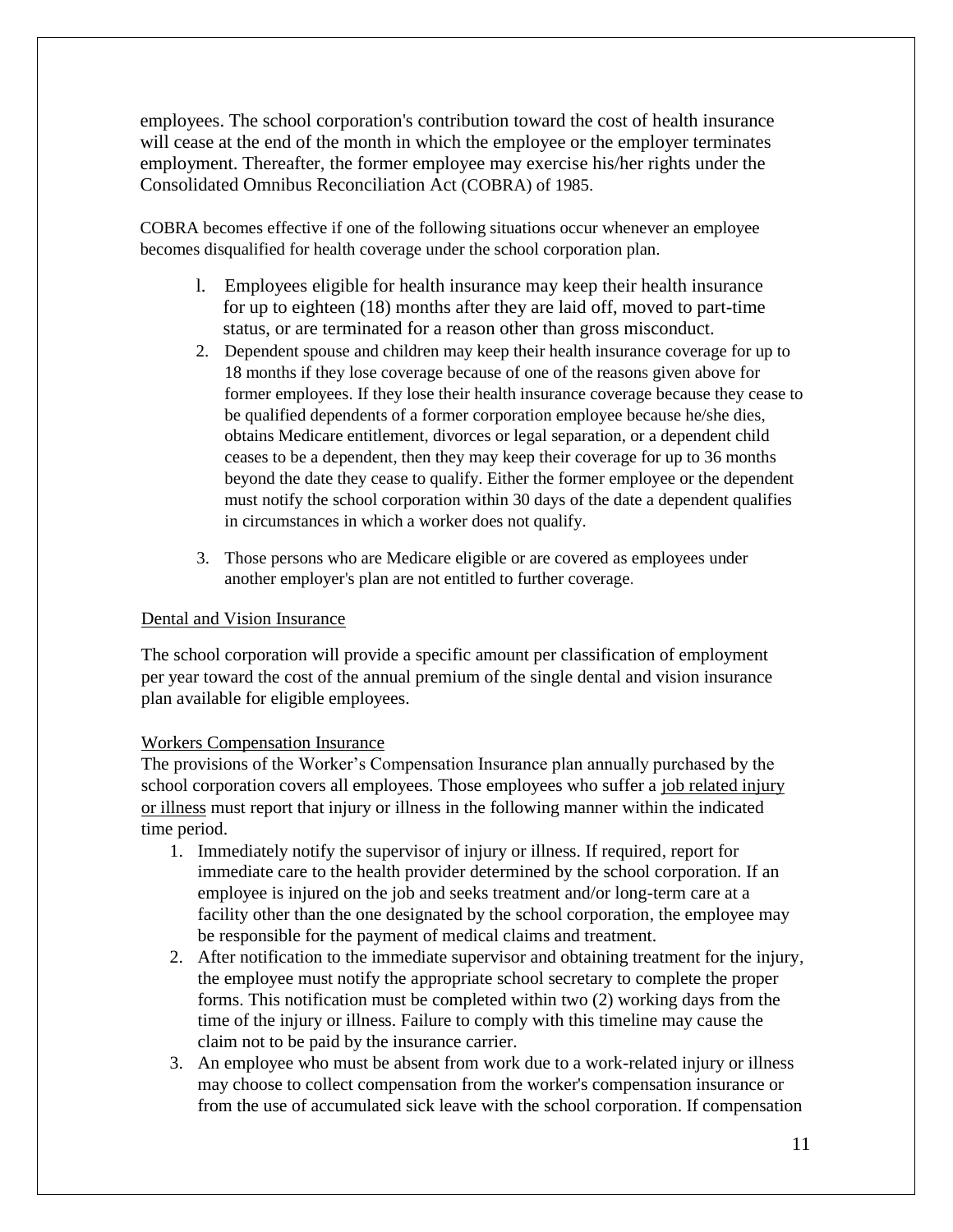by use of sick leave is chosen, any payment sent to the employee by the worker's compensation insurance plan must be deposited with the school corporation. Under no circumstances may the compensation for any day of lost wages exceed the employee's normal daily rate.

Employees must notify the business office within 30 days of any qualifying event. Qualifying events include marital status change, change in the number of dependents, and loss of other insurance coverage.

### **Retirement Benefits**

Retirement benefits are available to employee groups designated by the School Corporation who are fifty-five (55) years of age with fifteen or more years of service with Greenwood Community School Corporation. Only a full year of service shall be counted as credit toward retirement benefits.

#### Severance Pay

Retirement benefits are provided to the employee, except for grant aides, at the rate of 50% of unused sick days up to the accumulative maximum for their position and payment of \$85 per year of employment with the school corporation. The School Corporation retains the right to rehire or not rehire an individual who has retired from employment with the School Corporation. If a previously retired School Corporation employee is rehired, they will begin service with no credit for experience with the Corporation prior to retirement. Employee retirement is effective on the date of retirement.

#### Retirement Health Insurance Benefit

Upon retirement, an employee will receive a payment of \$500 per year toward medical insurance until the employee reaches the age of Medicare eligible for those employees continuing on the school corporation group medical policy.

#### Public Employees' Retirement Fund

Employees who work a minimum of 600 hours to 1,000 hours per year may participate in the Indiana Public Employees Retirement Program (PERF). Employees who work in excess of 1,000 hours per year must participate in PERF. Participation begins on the date of employment and continues until termination of that employment or retirement or the employee. The school corporation contributes an amount set by PERF and the employee contributes a minimum of 3% of his/her gross payroll. Additional employee contributions may be made.

Employees who end their employment with the school corporation either voluntarily or otherwise may petition PERF for the return of their contributions to the fund; however, they are not entitled to any refund from the school corporation's contribution to the fund.

### **Disciplinary Procedures**

Employees may be discharged from the school corporation for the following infractions.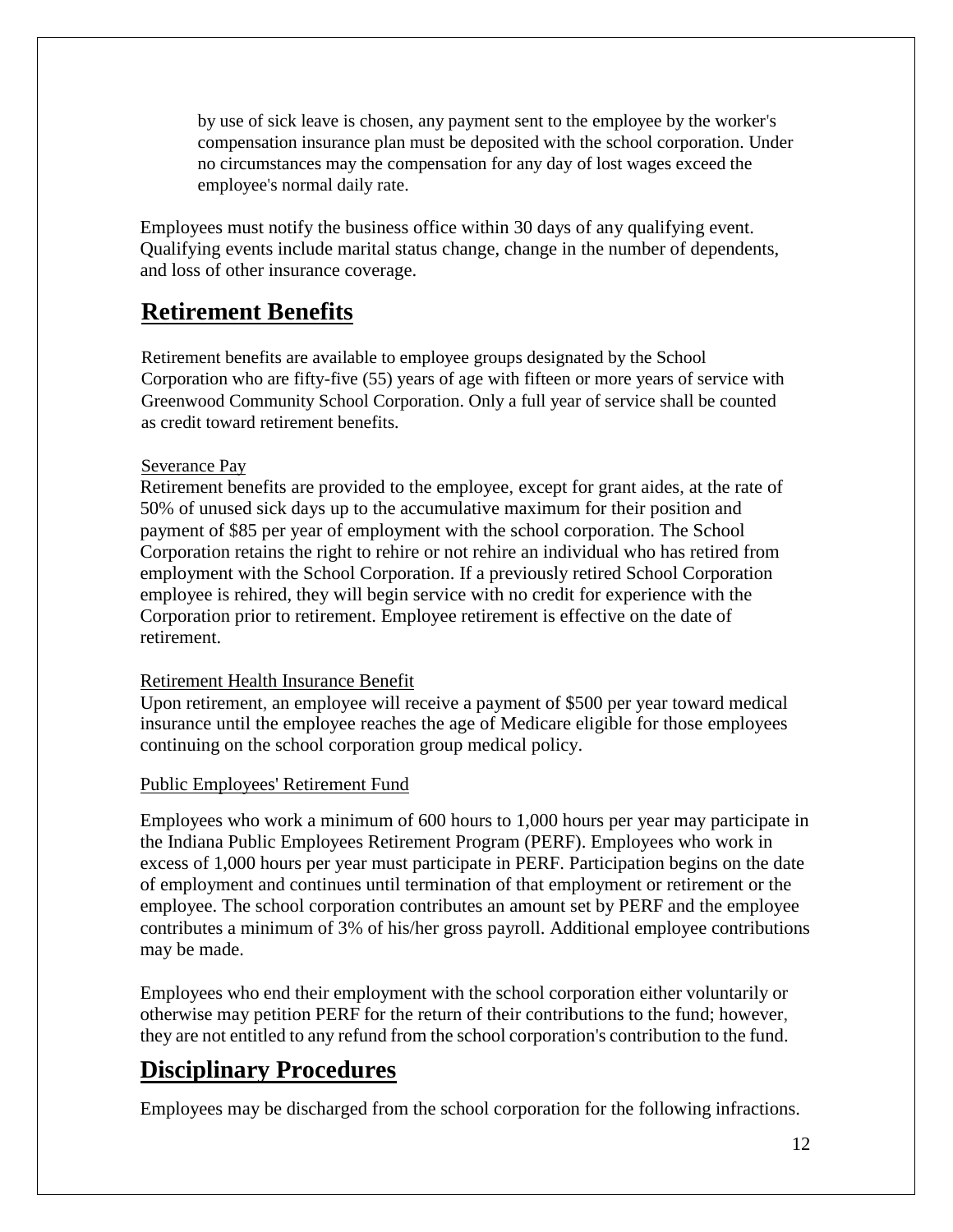- 1. Immorality
- 2. Direct disobedience to orders or instructions
- 3. Substance abuse
- 4. Incompetency
- 5. Breach of employment duties (attendance is considered an employment duty)
- 6. Failure to conform to the rules and regulations of the School Corporation or schools
- 7. Physical inability to perform the duties\*
- 8. Sexual harassment
- 9. Other just cause

\*Physical inability to perform the duties will be determined by a competent physician selected by the school corporation. The school corporation will fully comply with the provisions of the Americans with Disabilities Act.

If an employee is involuntarily terminated from employment for unsatisfactory performance, gross misconduct, or a violation of any rule, policy or procedure the employee will not be eligible for payment of any paid time off benefits, such as sick days, personal days or vacation days. These days may not be used between the time of notification of termination and the date of departure.

Infractions that involve items 1, 2 or 3 above will result in immediate discharge. Other infractions may be dealt with in one or more of the following procedures.

- 1. Conferences and written warning
- 2. Suspension from employment with pay
- 3. Suspension from employment without pay

### **Uniform Dress**

Shirts will be provided for all custodial, grounds, maintenance, and mechanic staff. Any employee receiving a Corporation uniform shirt is to wear it at all times while on the job, with either self-purchased blue denim or tan pants/shorts. Laundry service will be provided for the mechanic staff uniforms. Principals or Superintendent may waive or modify the uniform dress requirement from time-to-time.

Bus drivers shall wear appropriate attire when driving a Greenwood bus. Drivers should refer to the Driver Transportation Handbook for questions and expectations on dress. The Director of Operations shall determine if dress is appropriate in the event of a question.